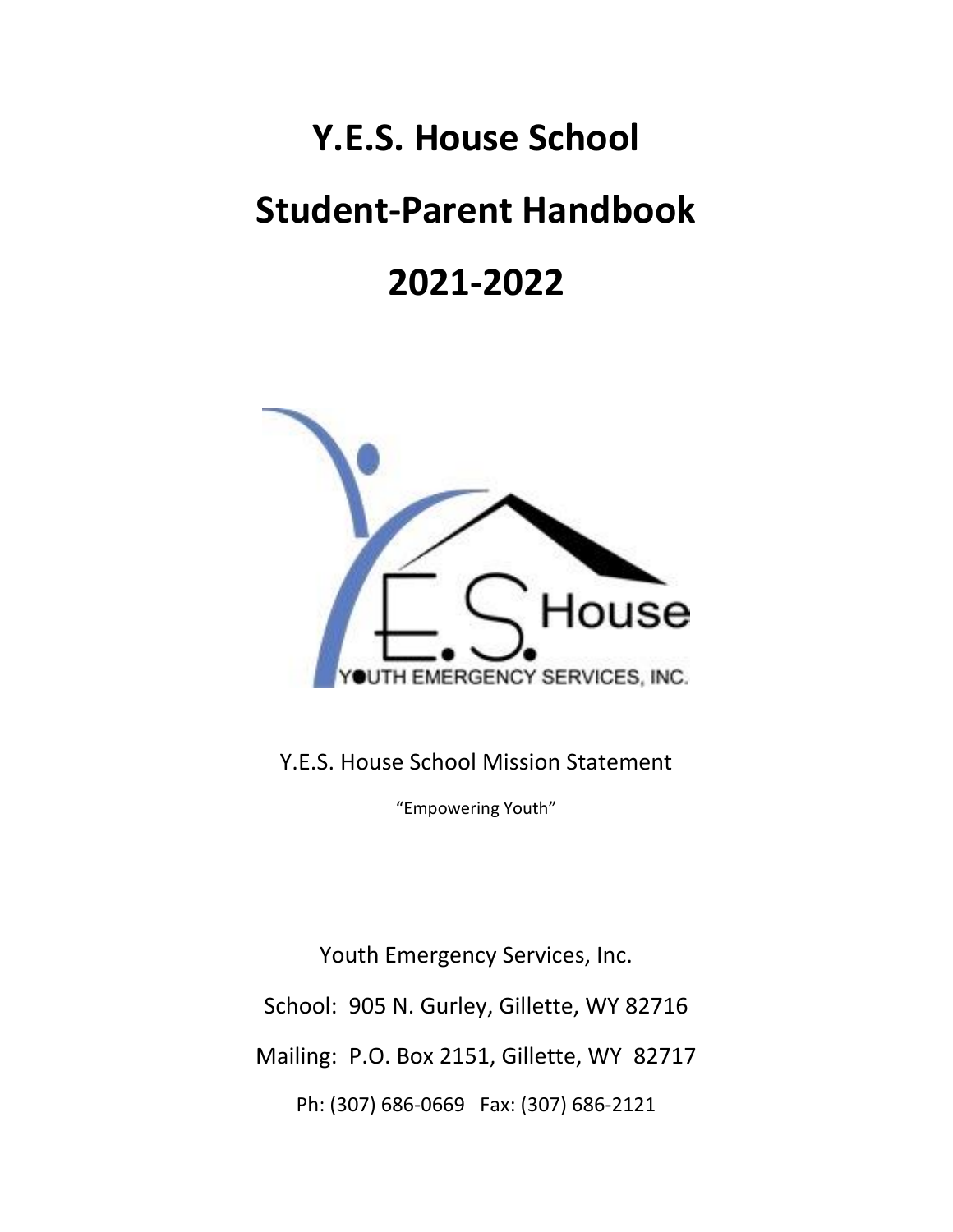## Y.E.S. House Administration

| Ryan Anderson    | <b>Executive Director</b>    |
|------------------|------------------------------|
| Clark Fairbanks  | Assistant Executive Director |
| Tatyana Walker   | Development Director         |
| Jessica Jaycox   | <b>Operations Director</b>   |
| Jordan Stenerson | <b>Education Director</b>    |

#### Non-Discrimination Statement

It is the policy of Youth Emergency Services, Inc. (Y.E.S. House) that no child or family shall, on the basis of race, creed, color, national origin, gender, or sexual preference, be excluded from participation in, be denied benefits of, or be subject to discrimination in receipt of services by Youth Emergency Services, Inc.; and further, to provide services in compliance with Title VI of the Civil Rights Act of 1964 and the Wyoming Statutes prohibiting discrimination.

#### Confidentiality Policy

Any employee who works for/with Youth Emergency Services, Inc. has an obligation to keep all information regarding students at the Youth Emergency Services, Inc. confidential. Violation of this confidentiality policy will be considered a major infraction as described in the Employee Handbook, Section 3.4, and will result in disciplinary action.

Youth Emergency Services, Inc. On-Site School (Y.E.S. House School) is committed to providing quality instruction for all students and does so by employing qualified individuals to teach and support each student in the classroom. If you would like to receive information about the qualifications of any of the staff please contact the Human Resources Director at the Administration building (307-686-0669).

#### Welcome

On behalf of the staff at Y.E.S. House School, I would like to welcome you to your school. Your school is unique because the staff is dedicated to providing students with the knowledge, skills, and tools necessary to succeed here, and in life. The Y.E.S. House School is a special place because YOU have chosen to be here and we have chosen to have you here. We sincerely hope you will take advantage of the opportunities provided by making good decisions and fulfilling your role as an integral part of our learning environment.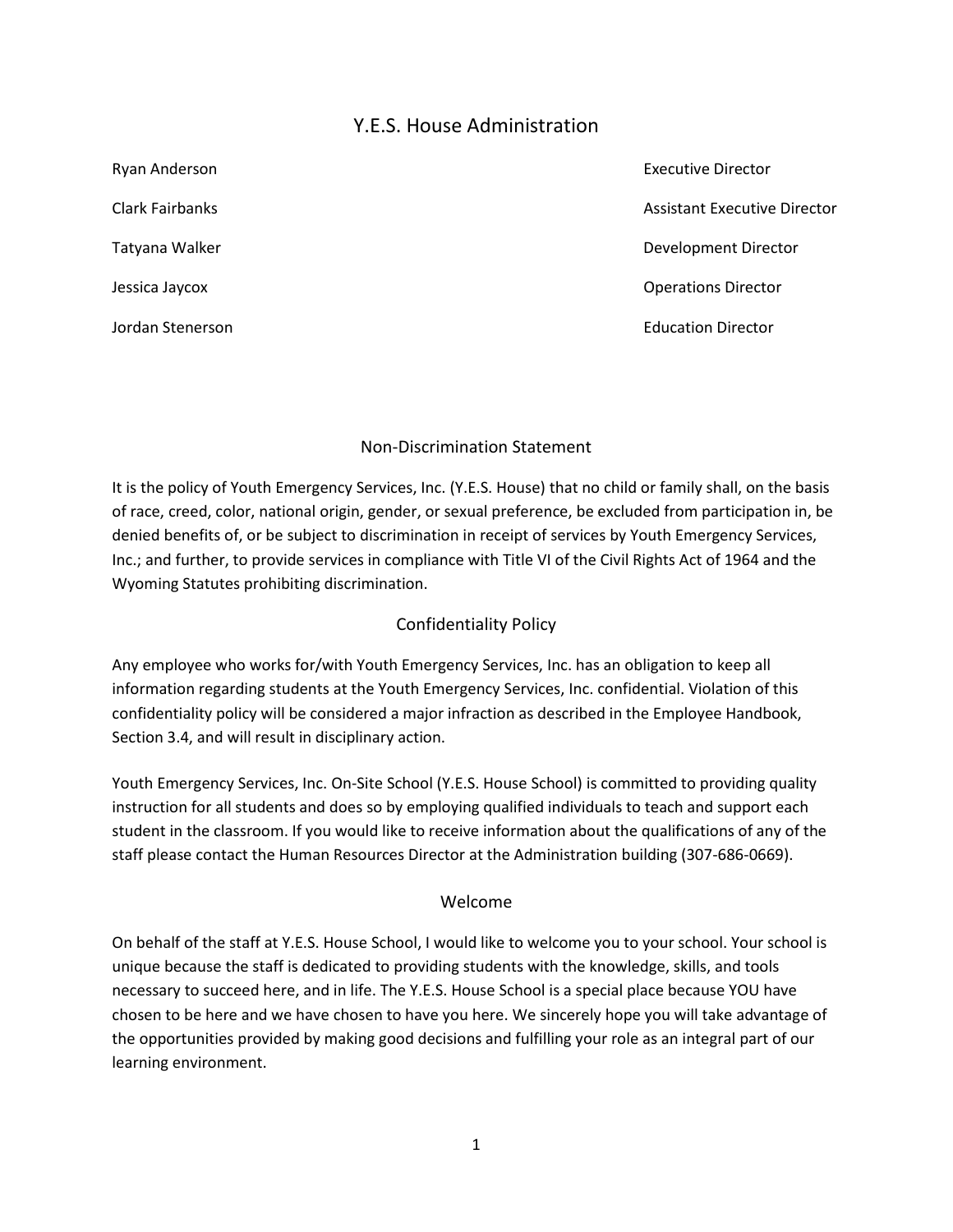## Purpose of Y.E.S. House School

- To provide an opportunity for clients to develop social and academic skills in an educational setting.
- The education program is designed to promote critical thinking skills that lead to self-respect, educational success and healthy lifestyles.

The purpose of an education is to prepare students to become positive, productive members of society and to encourage life-long learning. This requires not only growth in academic and social skills but in the development of personal responsibilities.

Student Behavior and Responsibility:

- Students will arrive at school on time.
- Students will show respect for all persons and property.
- Students will act responsibly while using school and community materials and equipment and will help to keep the buildings clean and safe.
- Students will respect and obey all Y.E.S. House School rules and regulations, as well as the directions and requests from staff.
- Students will be active participants in their learning process. If a student is sleeping in class they will be asked to stand, until they are capable of participating.
- Students will respect the individual programs of their peers (i.e., No note passing or exchanging of personal items).

#### Attendance:

Thirteen (13) Day Agreement: If a student misses one-third of all classes during a quarter (unless they are on homebound instruction) they will not receive credit. Carnegie Unit credit is measured by the amount of time spent receiving instruction. Missing one-third of all classes is too much missed instructional time to receive credit.

Five (5) Day Agreement: Students will be allowed five (5) behavioral days per quarter. A student may receive an in or out of school suspension as part of a discipline program. If that student misses a total of five days in the same quarter due to discipline issues (s)he is dropped from those classes and receives a failing grade. The student can petition to enroll in class for the following quarter, but it is no guarantee that the student will be re-admitted.

#### Suspension of Regular Education Students

As described under Wyoming State Department of Education Rules and Regulations Governing Services for Children with Disabilities Students Regulation 5135-R, it will be the duty of the Y.E.S. House School Director and his/her designated representatives to suspend any student who is guilty of :

- Willful disobedience or open and persistent defiance of school personnel.
- Willful threats toward, destruction of, or defacing school property.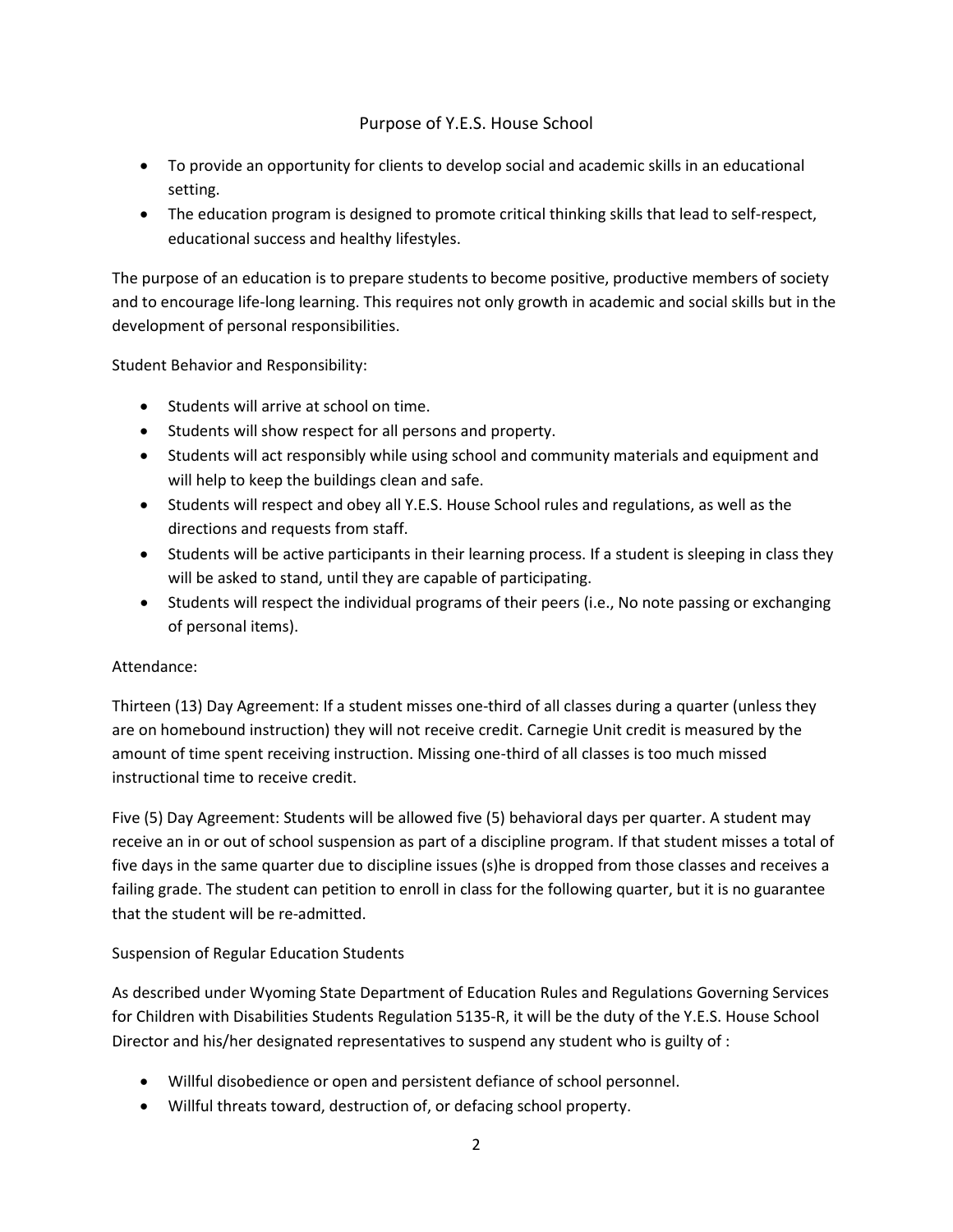• Any behavior, which in the judgment of the Y.E.S. House School Education Director, is detrimental to the welfare, safety or morals of other students.

Any time a student is suspended from school, it will be the student's responsibility to get assignments from all the teachers for the entire suspension period and complete the necessary work.

## Suspension of Disabled Students:

Prior to imposing a short-term suspension, the Child Study/IEP Committee is to meet to determine the appropriateness of the suspension. A child operating under an (IEP) may be suspended from school for a period of time not to exceed ten (10) days if the Y.E.S. House School Education Director and staff determine that:

- The student's behavior poses a danger to themselves or others.
- The student is engaged in conduct which would warrant suspension for the student.
- The conduct is not directly related to the student's physical or mental impairment, based upon current assessment data and current IEP information.

## Emergency Suspension:

At the discretion of the Y.E.S. House School Education Director a student operating under an IEP may be suspended from school on an emergency basis for up to three (3) school days prior to an informal hearing. Such emergency suspension must be based on one of the criteria previously listed. The Education Director and staff will hold an informal hearing to determine appropriate proceedings. Such hearings will be held no later than three (3) school days after the emergency suspension has been imposed.

#### Long-Term Suspension:

A student operating under an IEP may be suspended from school for a period which exceeds ten (10) school days, but does not exceed one school year if the following steps have been taken:

- The Y.E.S. House School Education Director has determined the student is engaged in conduct which would warrant a suspension of such duration if the child were not disabled.
- The Child Study/IEP Committee has determined the conduct is not related to the student's physical/mental disability, based on current assessment data and IEP information. The Child Study/IEP Committee may request, as needed, new data to be collected by a Multi-Disciplinary Assessment Team pursuant to Section 42 of the WSDE Rules to assist in its determination. The student must be given an opportunity for a due process hearing before Y.E.S. House School Education Director and staff to show just cause why the student should not be suspended on a long-term basis.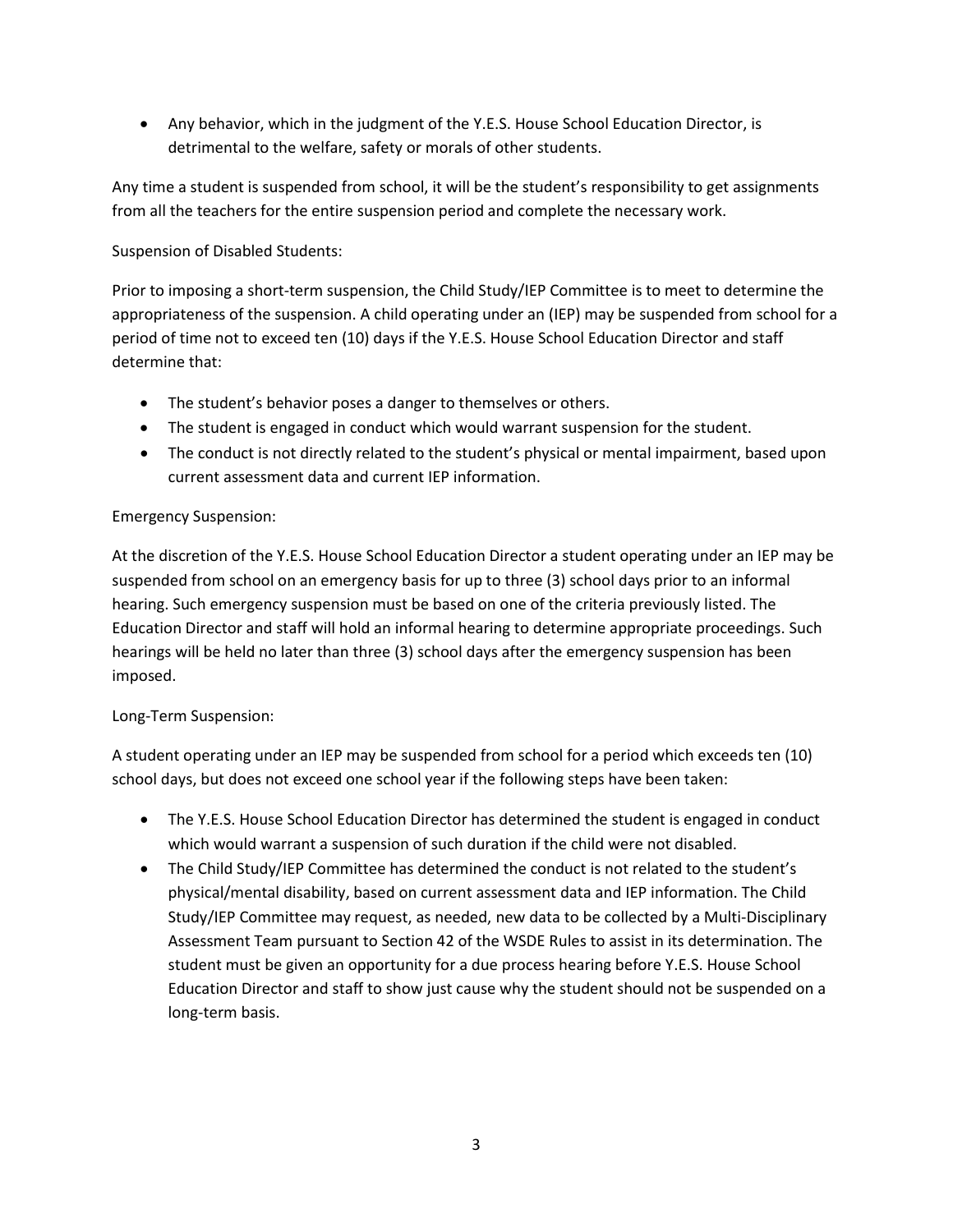#### Types of Absences:

The Youth Emergency Services, Inc. Education Program recognizes two types of absences: excused and truant. Excused absences are legitimate ones whereby the student has make-up privileges. Truancies are absences which either are not legitimate or have not been cleared with a guardian through the school office. There are no make-up privileges for truancies.

Excused Absences: if applicable, documentation of absence must be submitted within 48 hours of return. If there are any questions on the validity of the absence, parents/guardians need to inquire before the absence.

#### Excused Absences:

- Documented illness of a student or death of immediate family member
- Serious, contagious, or epidemic disease in the household where the pupil resides
- Hospitalization/ Family emergency
- A doctor/dentist appointment or court appearance
- Documented guidance/therapy appointments
- Observance of a religious holiday

#### Student Health:

School staff is certified in Emergency CPR and First Aid and Medical Administration. Staff will assess ill students and follow through as needed.

First Aid Procedures and Protocol may indicate the following action:

- Temperature above 100.4° Fahrenheit call parent/guardian and send home.
- Vomiting and/or diarrhea call parent/guardian and send home.
- Other problems such as stomachache, headache, temperature under 100.4°, etc. treat the symptoms. If no improvement within one (1) hour, call parent/guardian.
- In case of significant injury, fill out incident report, and notify parent/guardian.

The safety and health of all students will be considered when removing clients from the classroom in order to limit the spread of illness.

- Unless otherwise specified by a doctor, a sick student will not be allowed into the classroom.
- A student may be placed in sick status for up to a minimum of 24 hours. For certain illness situations the term may be shorter. Parents/guardians, DFS worker, case manager, and/or RTC staff are asked to regard each situation with individual consideration. A note from the client's doctor may be required to determine the appropriate action.
- Upon recommendation of the Y.E.S. House School staff, sick students may be remanded to their parent/guardian, DFS worker, or case manager (RTC) for care.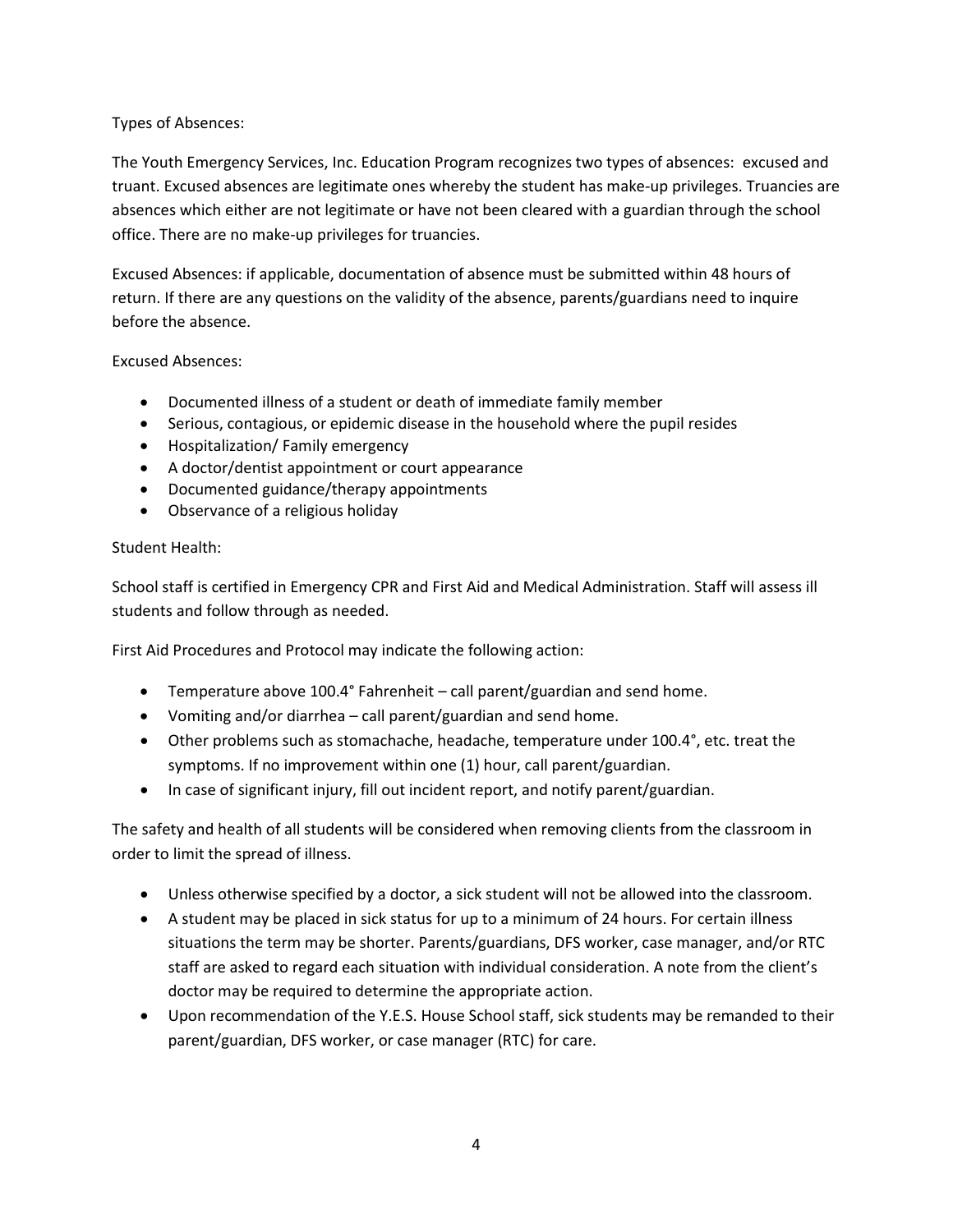Student Responsibility Regarding Make-up Work:

Students who know of a planned absence will be required to complete and turn in their work prior to the absence. Those students who have an unplanned absence have two (2) days per missed day to get work completed and turned in to the teacher. Promptness is an expectation at the school. Students who are late to class must report to the school office. Five tardies will result in one absence for that class period.

#### Leaving the Building:

All students must sign out before leaving the building. Prior notification must be provided before a student can access permission to leave. Once a student arrives at school, they are expected to attend all classes and required school functions for the remainder of the day.

The Y.E.S. House School is a closed campus. The students will not be allowed to leave the building unless accompanied by staff during the lunch hour. Students will not be allowed to bring in any outside consumable food or drink. A lunch and healthy snacks will be available to the students. Students MUST be signed out by a parent/guardian/program staff to leave campus during scheduled class time.

Youth Emergency Services, Inc. provides a continuum of prevention, intervention, and treatment services to students from the Campbell County School District #1, Residential Treatment Facilities, the Department of Family Services, and Juvenile Probation. The therapeutic services are a component of the education program, and the school schedule facilitates these services.

#### Student Appearance:

Clothing that is revealing or distracting will not be permitted at school. Students are to conform to the following guidelines concerning appropriate dress and grooming.

- 1. All clothing is to be worn according to the way it is designed.
- 2. Students may not wear as outer dress the following: Inappropriately sheer, tight, short, or low-cut clothing that bares or exposes traditionally private areas of the body including, but not limited to, the stomach, shoulders, buttocks, upper thigh, back and breasts.
- 3. Clothing with obscene or violent statements, designs, double messages, or advertisements for drugs, alcohol or tobacco will not be permitted.
- 4. Hats, caps, head bands, scarves and sunglasses are not to be worn in the building during normal hours.
- 5. Shoes, boots and other appropriate footwear are to be worn at all times (closed toed).
- 6. Articles of clothing that cause undue school maintenance problems will not be permitted.
- 7. Shorts may be worn, when weather permits, but the length of the shorts must reach fingertips when arms are held at the sides.
- 8. Females must wear bras.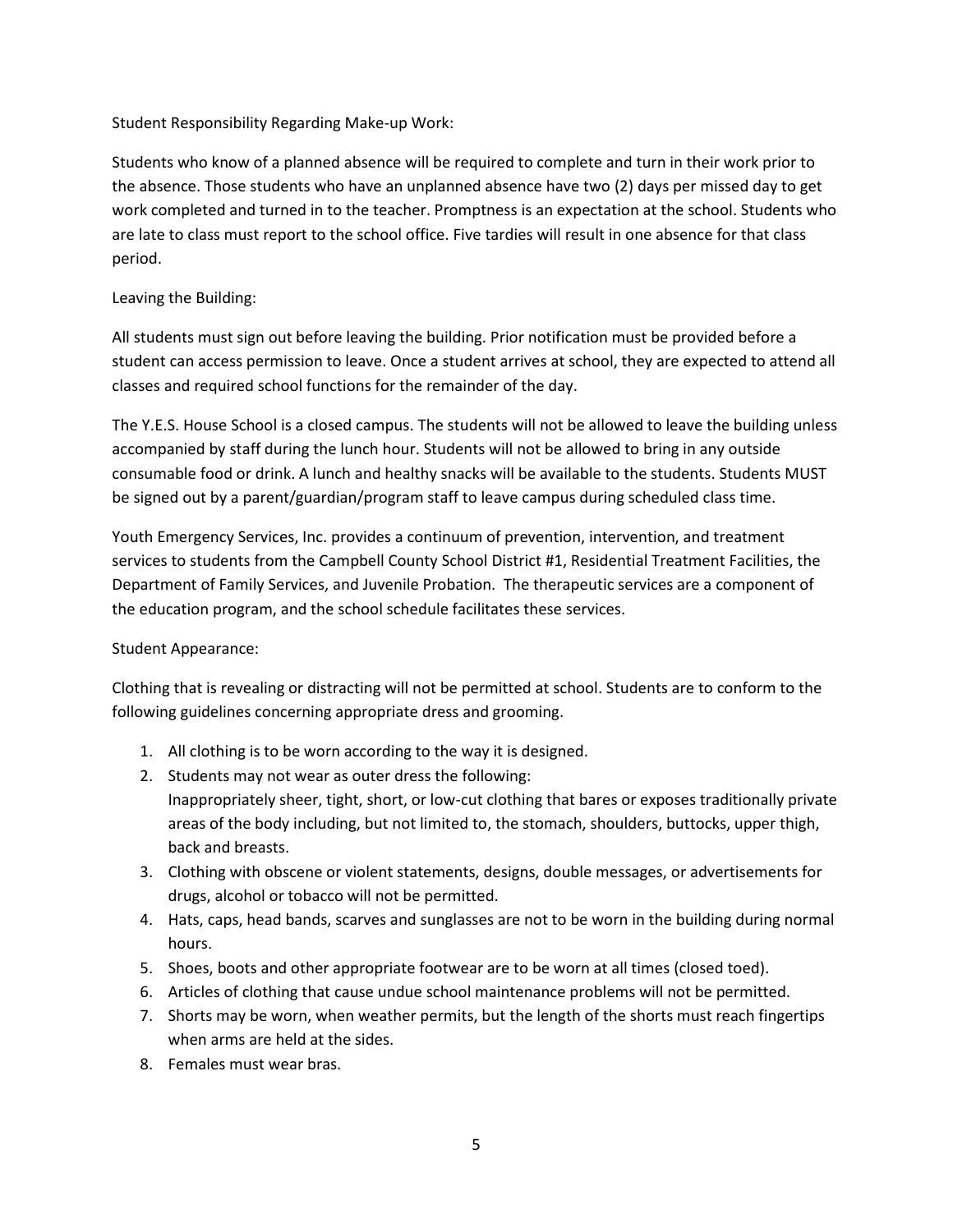- 9. If a student chooses to wear ripped/torn jeans, then same rules apply for shorts with the positioning of the holes in jeans. (i.e., fingertip length)
- 10. Leggings may be worn but must be worn with a shirt that covers the front and the back.

### Education Program:

The education program focuses on four core subjects: English, Math, Science and Social Studies. If a student has failed a class in one of these areas credit recovery is available via the Odyssey credit recovery program. The academic year is based upon a four-quarter system which offers the opportunity to earn credits at an accelerated rate. Due to the nature of the educational program few electives are offered.

## Family Educational Rights and Privacy Act

## Student Records

Disclosure of materials incorporated in a child's cumulative educational record will be provided to parents or legal guardians and/or eligible students 18 years or older. All requests for disclosure will be in accordance with the Family Educational Rights and Privacy Act, Public Law 93-380; Individuals with Disabilities Act (I.D.E.A.) Public Law 101-476; Rules and Regulations Governing Services for Children with Disabilities from the Wyoming Department of Education; and Campbell County School District policy.

All requests for disclosure will be in writing and will become part of the student's file unless exempt by appropriate laws, rules and regulations, and policies listed above.

A copy of the Family Educational Rights and Privacy Act and Campbell County School District #1 Policy may be obtained from the Education Director. Complaints concerning alleged failure to comply with this act may be filed with the Department of Education, Washington, D.C.

The Family Educational Rights and Privacy Act of 1974 authorizes parents and guardians of students 18 years of age or older access to his/her student files by submitting a written request and following the established procedures.

- The written request must be presented to the Education Director.
- The parent or legal guardian shall review the records in the presence of the Education Director or counselor.
- The parent or legal guardian may not remove any material from the file.
- Parents shall be granted a hearing to challenge the content of the record folder if they submit to the Education Director a written request for such a hearing. This hearing shall be held within ten (10) days after receipt of such request and shall follow procedures established by the Youth Emergency Services, Inc. Board of Directors.
- Notice of the right of access shall become part of each parent handbook or official registration guide.
- All persons 18 years of age have the same right of access as their parents.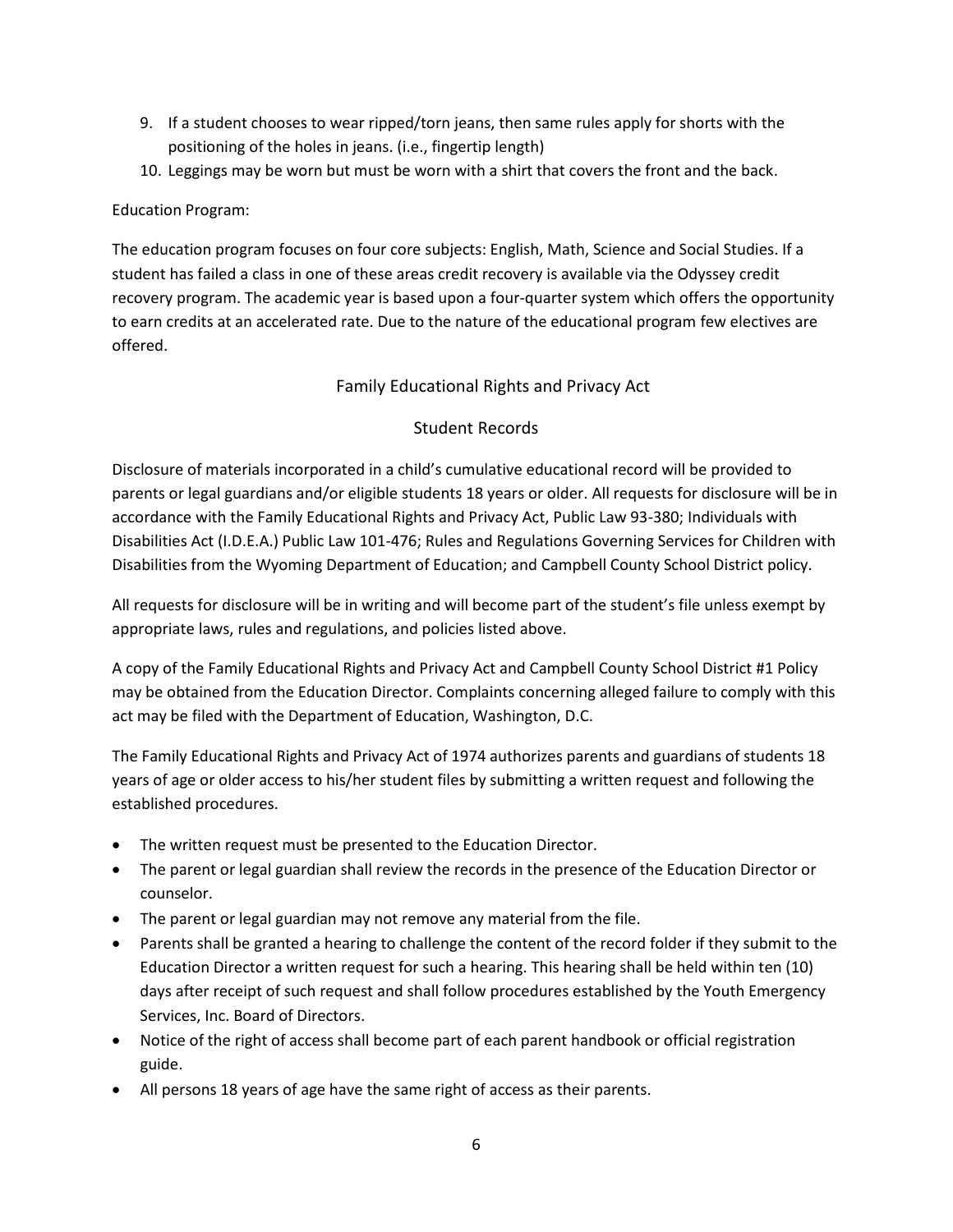## Custodial and Non-Custodial Parents Rights and Responsibilities

Custodial parent means the natural parent, adoptive parent, or legal guardian with whom the student resides, unless a legal document or signed parental agreement indicates otherwise. Verification may be required from the custodial parent. If a guardian or adoptive parent is the custodial parent both natural parents would be considered non-custodial parents.

While both custodial and non-custodial parents may visit the student at the school, only the custodial parent has the right to remove the child from school property unless a verified note from the custodial parent provides otherwise. If school personnel anticipate a possible student abduction (by the noncustodial parent or any other person), law enforcement personnel are to be notified immediately.

The custodial parent has the responsibility to:

- 1. Keep the school office informed as to the address of his/her residence and how he/she may be contacted regarding student progress/concerns.
- 2. Provide a copy of any legal document, which restricts the rights of the non-custodial parent.

#### PowerSchool:

Parent/guardians will be able to access grades, attendance, etc. on the student management system used by the Y.E.S. House School and Campbell County School District #1. Parents/guardians can monitor student academic progress by going to: http://records.ccsd.k12.wy.us/public and logging in. Each student is given a user name and password. To receive your user name and password, please contact Y.E.S. House School Administration.

#### Searches:

The Y.E.S. House School and Campbell County School District #1 reserves the right for its personnel to conduct at any time, without notice, searches and inspections of students' personal effects and school issued property. This may include, but is not limited to, clothing, purses, desks, backpacks, sports equipment and bags, and packages brought onto school property (driven onto school property would include vehicle).

Any illegal, dangerous, or unauthorized articles discovered may be taken into custody and may be turned over to law enforcement representatives. Any student who refuses to submit their property for inspection, or who is found in possession of prohibited articles or items, will be subject to disciplinary actions up to, and including, expulsion and removal from the program.

No student will be allowed on the school premises or on an off-site school sponsored activity in possession of or under the influence of any alcoholic beverage, drug, or illegal substance or try to dispense of or in any way transfer any controlled substance in accordance with the Controlled Substance Act of 1971.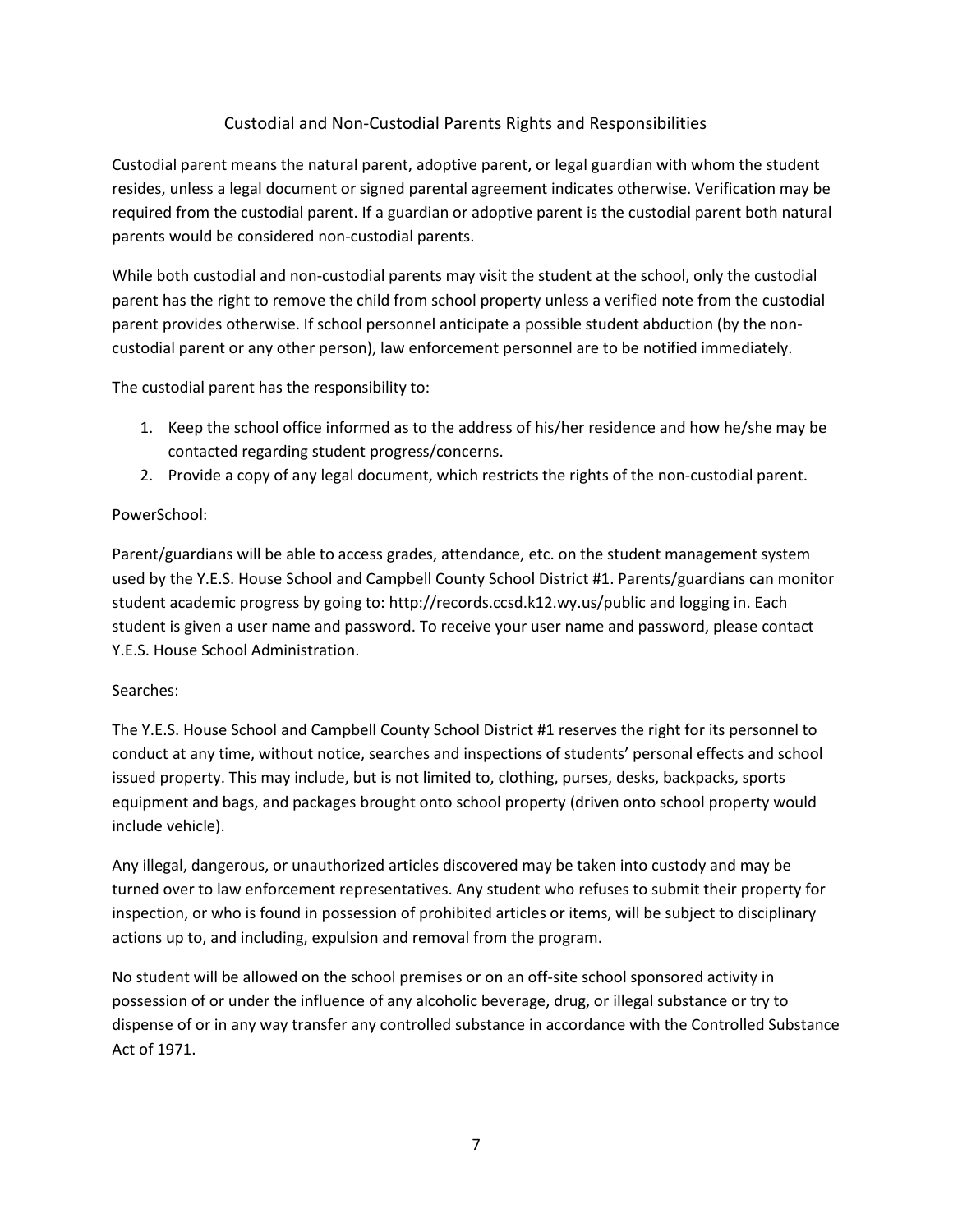#### Weapons:

Weapons are identified in two categories:

- A. Articles commonly used or designed to inflict bodily harm or to intimidate other persons. Examples include, but are not limited to, firearms, brass knuckles, switchblade/butterfly knives, chains, clubs, stars, etc.
- B. Articles designed for other purposes but are being used or threatened to be used to inflict bodily harm or to intimidate. Examples include, but are not limited to, belts, combs, compasses, scissors, pocket knives, etc.

A student acting in an aggressive or belligerent manner with any article will be administratively judged to be in possession of a weapon or who has caused injury to another person with a weapon intended or unintended will be subject to disciplinary action.

#### Vandalism:

It is the policy of Youth Emergency Services, Inc. and the Campbell County Governing Board (Adoption Date: August 20, 1968; Item C-July 26, 1972) that any student/client caught in the act of vandalism will:

- Be required to pay for the property damaged if the damage is minor in nature.
- Be suspended in any case involving major vandalism.
- Have charges filed in the case of vandalism.

Students are responsible for materials damaged or lost; fines may be assessed. Fines are to be paid to the school.

Medication Administered by School Personnel:

All medication administered by school personnel must be approved by the U.S. Food and Drug Administration. All medication shall be kept in secure locked storage with the exception of emergency medications that may be carried by a student with special written request of the physician and parent/guardian, and after the student had demonstrated proficiency. Before the end of the school year, the parent/guardian will be notified to pick up any leftover medication.

School personnel have the right to refuse to administer any prescription that is not in its original container. The original container is defined as the container which medication was purchased and which clearly states the name and strength of the substance and its proper usage. A record will be kept of each time the medication is administered. Administration of medication during school hours must be medically necessary. Permission for medication to be administered for 30 days or more must have completed a "Permission for Medication" sheet filled out and signed by a physician and parent/guardian.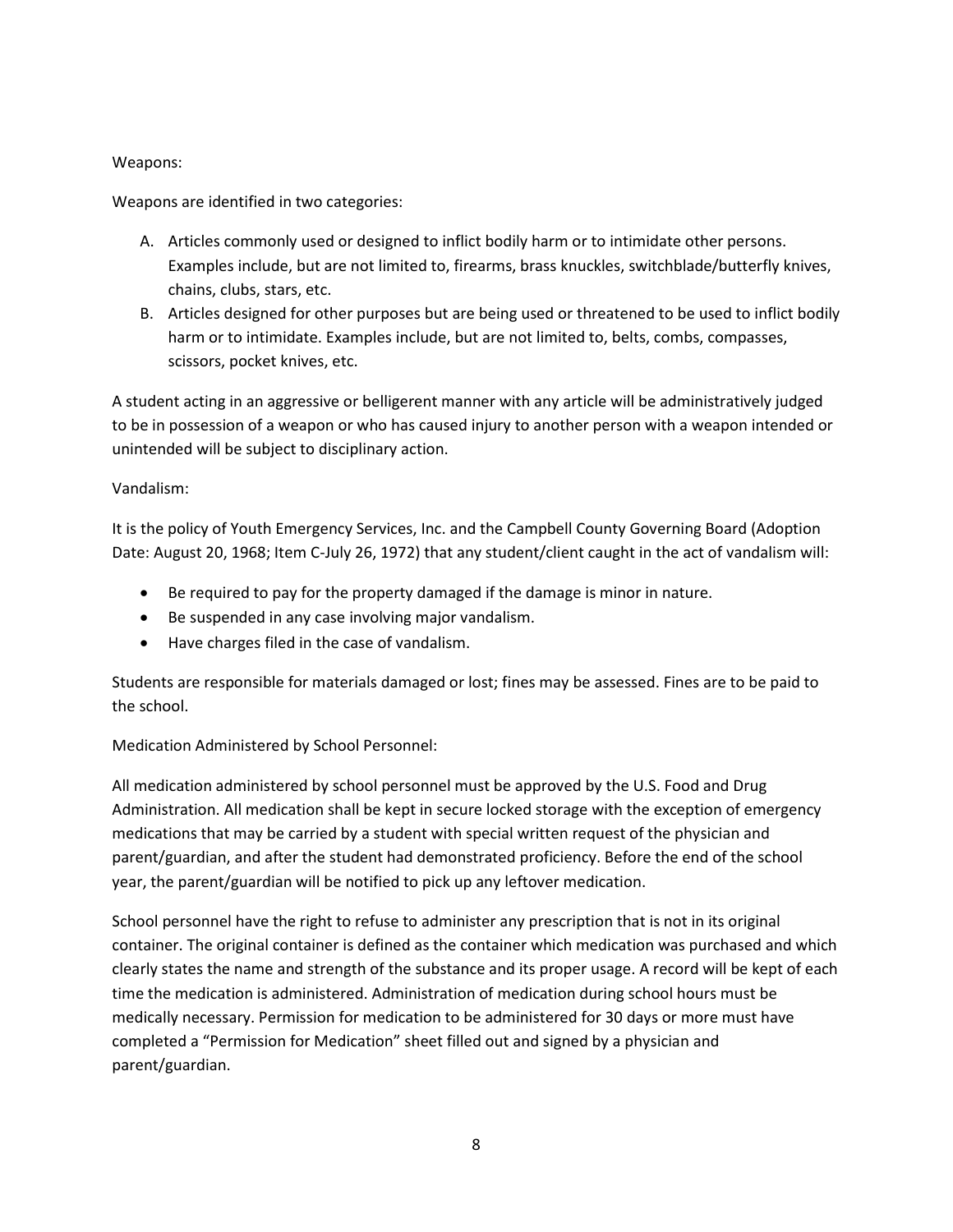Memorandum of Understanding:

Through a Memorandum of Understanding with Campbell County School District #1, students may be referred to the Y.E.S. House School. Campbell County School District #1 and Y.E.S. House School desire to cooperate in providing educational opportunities for children within the district that are receiving treatment at Youth Emergency Services, Inc. facilities. If the student is, or will be, expelled from the district that student may be admitted only upon the mutual consent of both parties.

> **Acknowledgement**: The policies and procedures addressed in this handbook are in part based on the Westwood High School Handbook and the Youth Emergency Services, Inc. intake procedures.